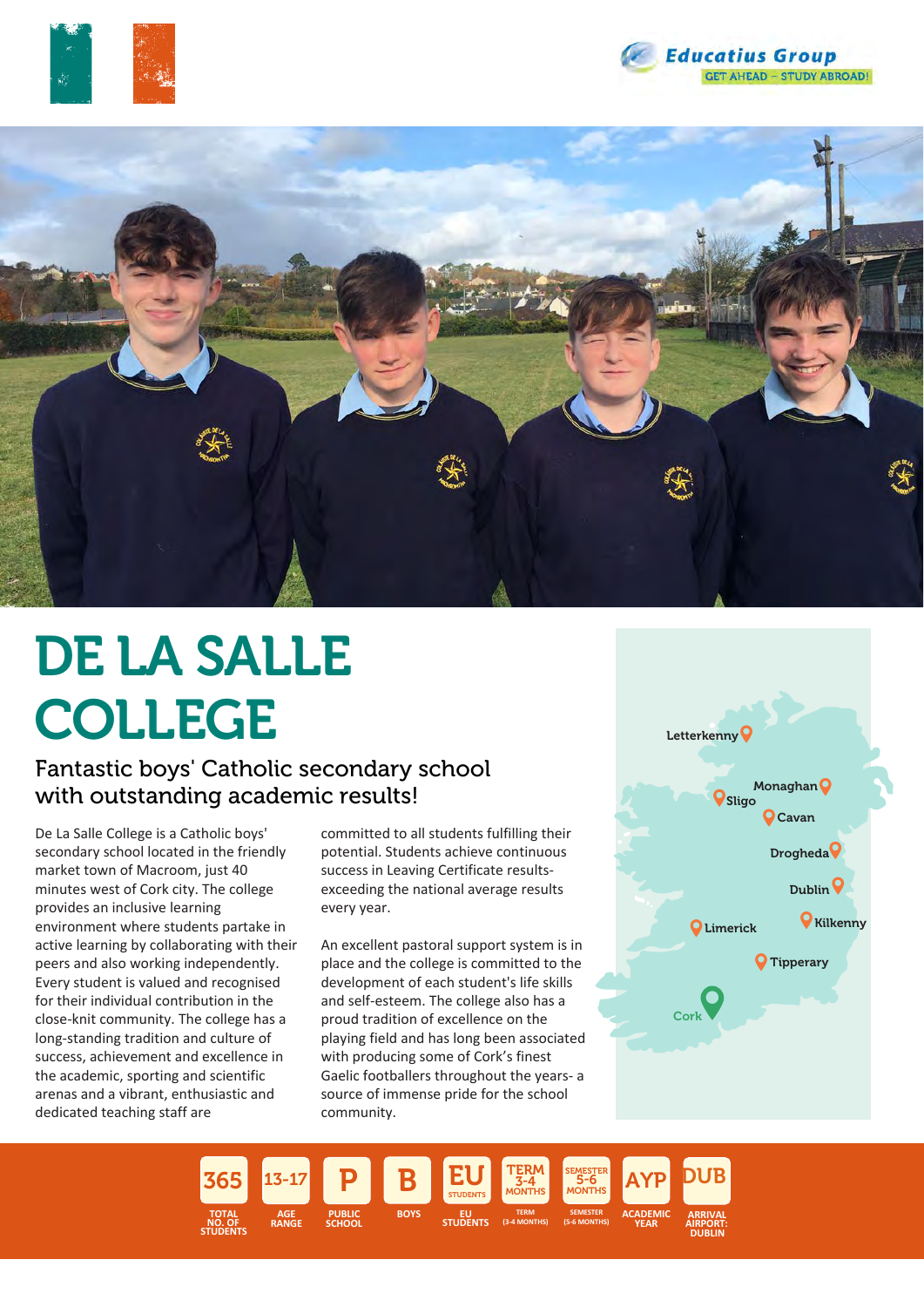

## DE LA SALLE COLLEGE

#### STUDY OPPORTUNITIES

Junior Cycle (Junior Certificate) Transition Year Senior Cycle (Leaving Certificate)





## SCHOOL SUBJECTS

## JUNIOR CYCLE SUBJECTS

#### **Core Subjects:**

English, French, Maths, Geography, History, Religious Education, Personal Social & Health Education, Civic Social & Political Education

**Optional Subjects:** Art, Business Studies, Music, Science, Technical Graphics, **Technology** 

### SENIOR CYCLE SUBJECTS

**Core Subjects:** English, Maths, French, Physical Education, Religious Education, Careers Guidance, Personal Social & Health Education

#### **Optional Subjects:**

Accounting, Agricultural Science, Art, Biology, Business, Chemistry, Design & Communication Graphics, Geography, History, Music, Physics, Technology